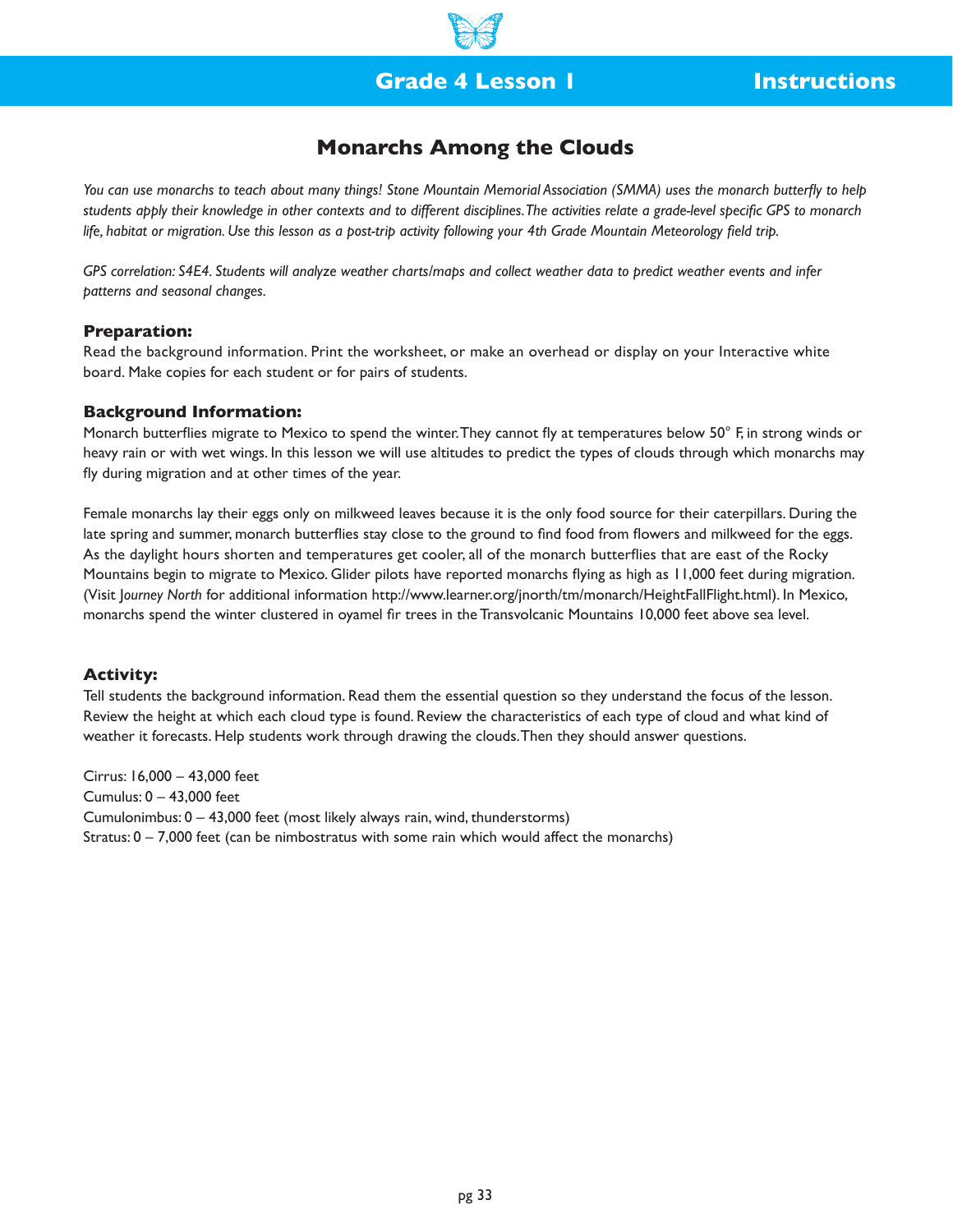

## **Grade 4 Lesson 1 Student Worksheet**

### **Essential Question:**

What type of clouds would a monarch butterfly fly through?

Monarchs may fly as high as 11,000 feet high in fall when migrating. In Mexico, they spend the winter clustered in oyamel fir trees in the Transvolcanic Mountains 10,000 feet above sea level. At other times, they are close to the ground searching for flowers.

- 43,000 feet
- 39,000 feet
- 36,000 feet
- 33,000 feet
- 30,000 feet
- 27,000 feet
- 23,000 feet
- 20,000 feet
- 16,000 feet
- 13,000 feet
- 10,000 feet
- 7,000 feet
- 3,000 feet
- 0 surface

Cirrus: 16,000 – 43,000 feet Cumulus: 0 – 43,000 feet Cumulonimbus: 0 – 43,000 feet Stratus: 0 – 7,000 feet

1. Draw and label the clouds next to the correct altitude.

2. If a monarch flies to 3,000 feet, in what type of clouds would it be?

3. If a monarch flies to 10,000 feet, in what type of clouds would it be?

4. Could monarchs ever be in a cumulus cloud? If so, at what point in their life?

5. In what type of cloud would it be unlikely to find a monarch butterfly? Why?